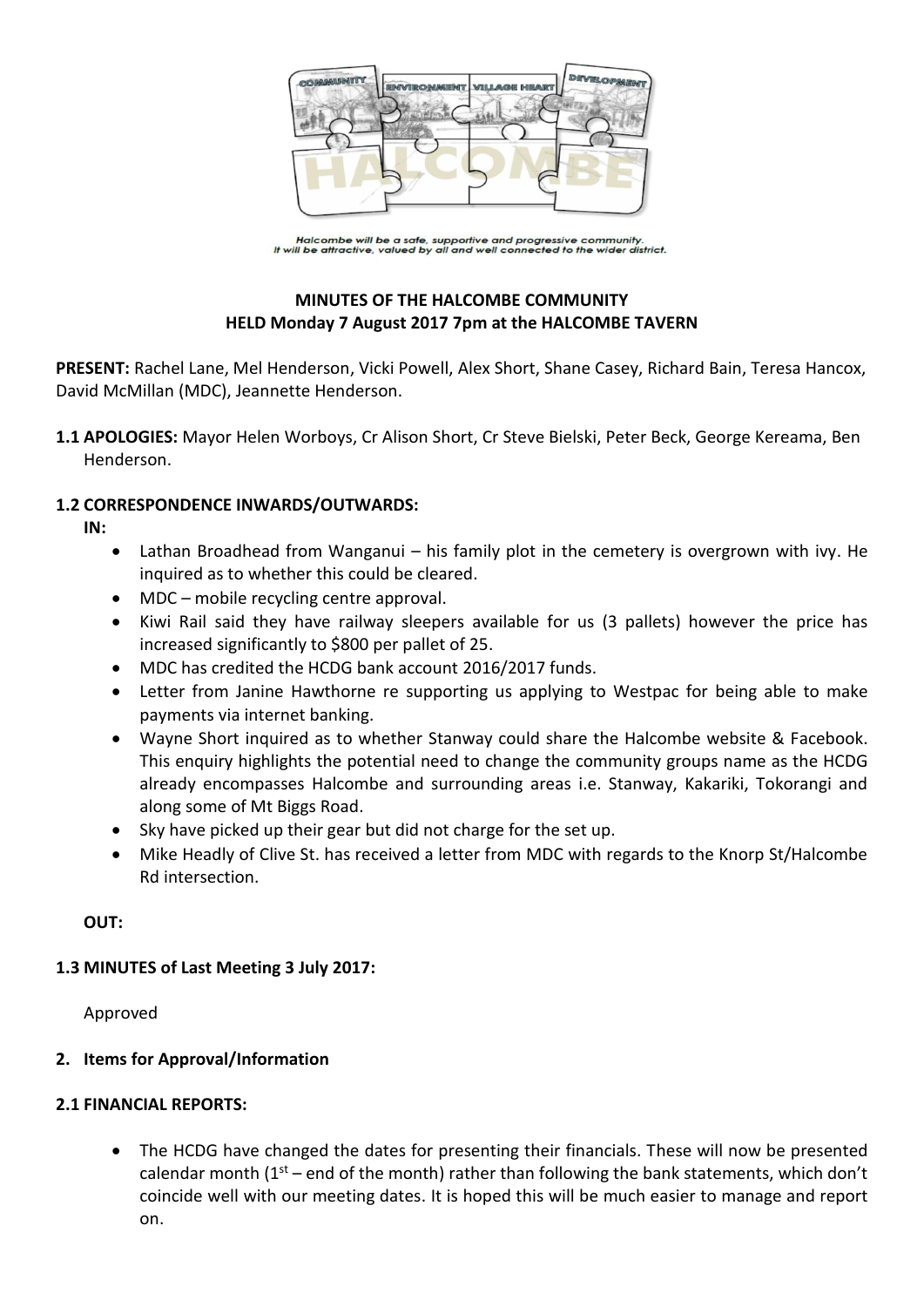- Rachel has reconciled the last 3 years of the HCDG bank statements (Westpac account). Please find these attached to these minutes for the record. A copy will also be sent to Janine Hawthorne. The Hall and Sports Ground account will also be done once we have internet banking sorted for the ANZ.
- Dave Curry has banked the cheque that was sent to him for the erection of the domain fence.

#### **Halcombe Community Development Group Account (Westpac):**

| Opening Balance as at 1/07/17  |                              |  | \$4,405.34 |
|--------------------------------|------------------------------|--|------------|
| Deposits = $3,032.05$          |                              |  |            |
| <b>Expenses</b> = $3,670.47$   |                              |  |            |
| Closing Balance as at 31/07/17 |                              |  | \$3,766.92 |
|                                | Unpresented cheques = 123.99 |  |            |
|                                |                              |  |            |

| <b>Hall/Sports Ground Account (ANZ)</b> |             |
|-----------------------------------------|-------------|
| Opening Balance as at 01/07/17          | \$15,782.65 |
| Deposits = $3,207.00$                   |             |
| <b>Expenses</b> = $4,271.31$            |             |
| Closing Balance as at 31/07/2017        | \$14,237.99 |

#### **COUNCIL REPORT:**

- 'Go Shift' MDC on-line Building Consent process has gone live
- Long Term Planning the process has begun
- Asset management plans and Hall reports are being done
- Speed limit reviews along Awahuri/Feilding road
- 81 pokie machines is the limit for the Manawatu region
- Council elections will be held in 2019
- Knorp Street closed as culvert has collapsed

## **3. Other Business**



## **3.1 Community**

## **Meet Ya Neighbour (rugby match)**

Despite the lack of numbers, it was an awesome event and thoroughly enjoyed by those that attended. Well done and thank you to the organisers.

A \$932.00 loss was made on the evening however the biggest disappointment was extremely poor support from the community. A lot of thought and energy goes in to organising and planning community events and it is felt that the lack of support for such mid-winter/evening events gives a clear signal that the community does not want them. It was discussed and decided that for the time being the HCDG will no longer organise such events and focus will be on supporting the one event that does successfully bring the community together, ANZAC Day.

This does however leave a challenging question… How do we build community in a "dormitory community" i.e. one where people leave to work, come home to 'roost' at night and don't really want to venture out again?? This will be discussed further when we review our Community Plan.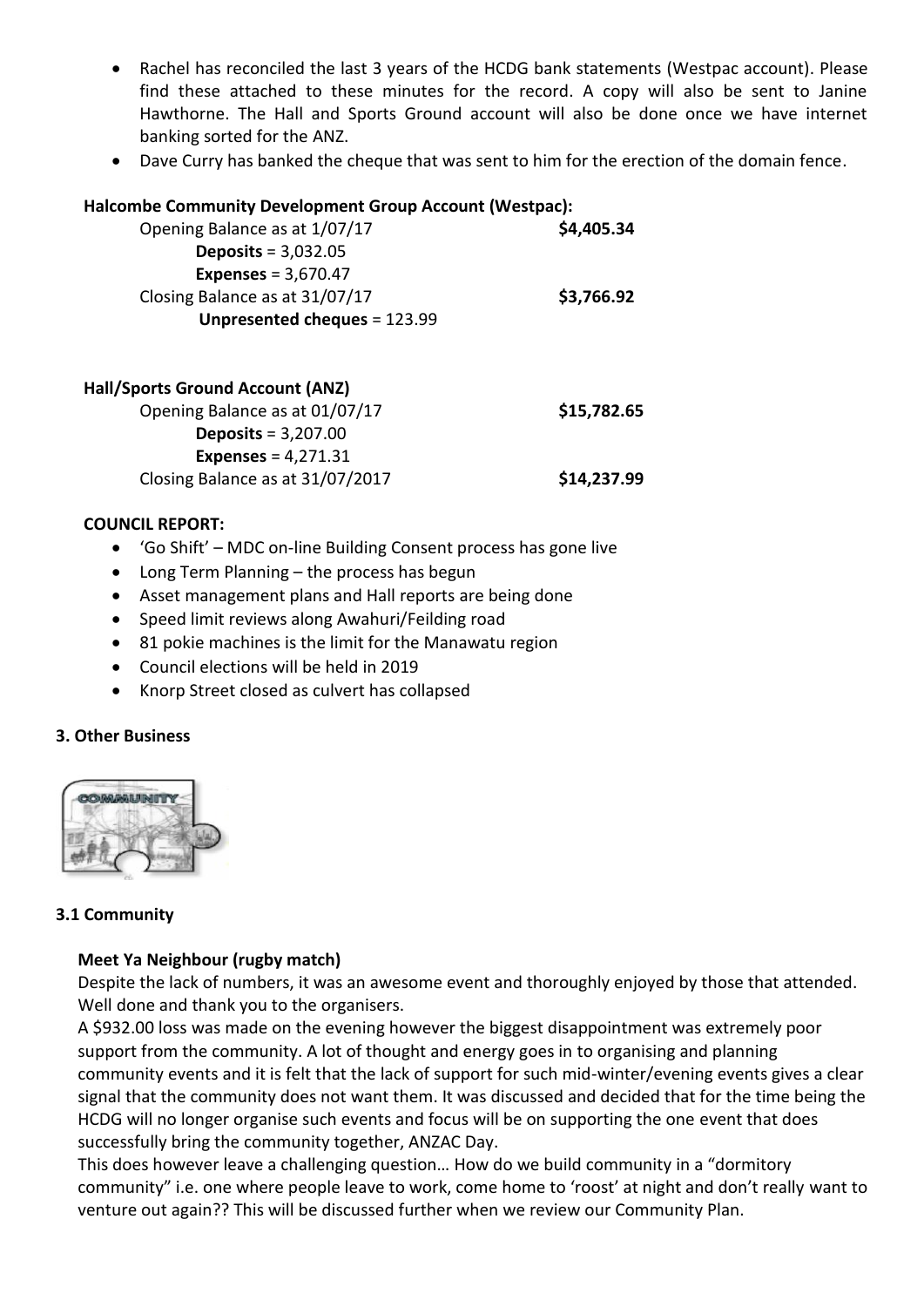**Mobile Recycling Unit** – One has been approved for Halcombe and David McMillan of MDC spoke to HCDG with regards to finding an appropriate site for the unit.

- These are shipping containers with slots
- Emptied twice a week
- Recycled items are to be rinsed
- Where should this be sited away from main road but close enough not to be abused.
- Options Rugby Club carpark and land between Pub and Fire Brigade were the two preferred options. David to speak with the land owners of both sites.

| <b>Action Summary</b>                                             | Person responsible     | <b>Minutes date</b> |
|-------------------------------------------------------------------|------------------------|---------------------|
| <b>COMMUNITY</b>                                                  |                        |                     |
| Halcombe community Civil Defence strategy: still progressing      | Sue                    | Feb 2014            |
| <b>Soldier History: WWII</b>                                      | Richard + Jeannette    | May 2014            |
| Picture from Vicki: We need to decide where to put this.          | Mel / All              | <b>July 2014</b>    |
| <b>Community Calendar:</b> Dates need to be loaded into it $+$ it | All to feed-in dates + | Aug 2014            |
| published on the website.                                         | Rachel to load         |                     |



#### **3.2 Environment**

#### **Walkway**

- New plaques to be glued and screwed into position
- Richie to put back the plaque that has been ripped out.
- Working Bee planned for the  $20<sup>th</sup>$  Aug has been postponed.
- Stones to be places under the 'Halcombe' signs at either end of village when dry enough Richie
- 'Halcombe' village sign needs cleaning with soap & water Richie

| <b>Action Summary</b>                                        | Person responsible | <b>Minutes date</b> |
|--------------------------------------------------------------|--------------------|---------------------|
| <b>ENVIRONMENT</b>                                           |                    |                     |
| Thank you, plaque, Rachel to organise a plaque for RAL to go | Rachel             | Sept 2014           |
| on their "sponsorship wall". - Needs to be put up            |                    |                     |
| Balance of the Health & Safety equipment to be purchased     | Rachel             | June 2016           |



#### **3.3 Village Heart**

- Railway Gate Rachel still to follow up on this.
- CBD Rachel to book a meeting with Brent Holmes for the next step in this process.
- Gavin (a fencer) will be sending a written quote to Rachel re the fence between the Tennis Court and Men's Toilet.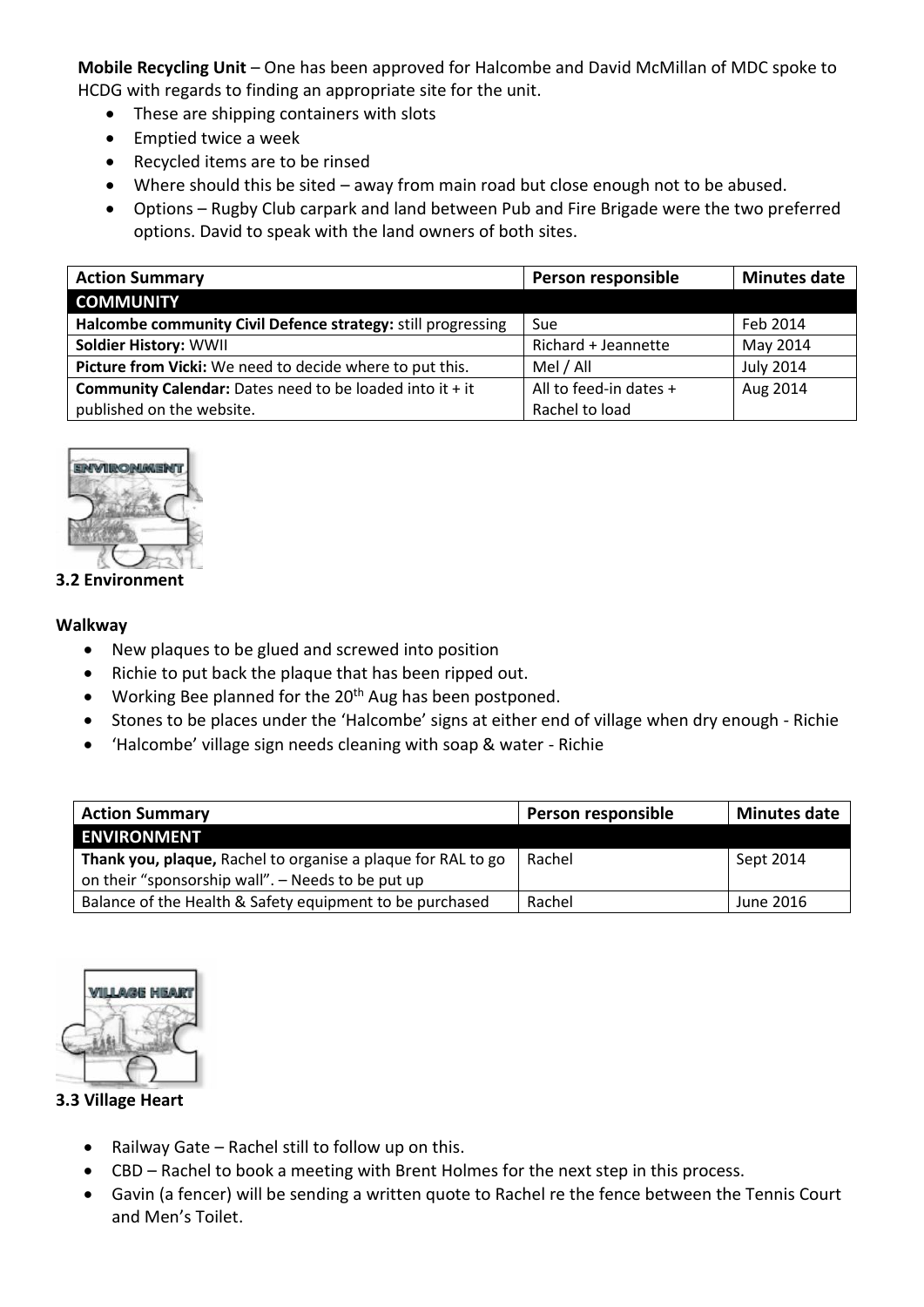## **Hall and Sports ground**

- \$1,000 was paid to Darryl to replace the Sports Ground sheep.
- Moa's have used the hall
- Fireplace in the hall does not work could this be fixed? (his has been "logged as a job" over a year ago…!)
- The new plastic mop buckets have broken replace with metal type a full reconciliation of what's needed for the hall needs to be done.
- Newbury Hall visit each committee member to do a drawing of the 'New Look' Halcombe kitchen & Bar areas and a list of what they think the hall need. This will be discussed fully at the September meeting.

| <b>Action Summary</b>                                      | Person responsible        | <b>Minutes date</b> |
|------------------------------------------------------------|---------------------------|---------------------|
| <b>VILLAGE HEART</b>                                       |                           |                     |
| Signage for Toilets: Jeff to put this up.                  | Jeff Lane                 | Mar 2014            |
| <b>HALL/SPORTS GROUND</b>                                  |                           |                     |
| Policy for accessing Hall/Sports Ground funds: Application | Rachel                    | Feb 2016            |
| form to be completed.                                      |                           |                     |
| Carpet for supper room area: Quote required for this.      | Mel                       | <b>July 2014</b>    |
| New Vinyl for Toilets: Quote required                      | Mel                       | Aug 2014            |
| Hall furniture: Replace with lighter tables and chairs     | Mel/Karen/Rachel/Jeanette | Aug 2014            |
| Hall curtain: Needs to be repaired                         | Rachel / Mel              | Dec 2016            |
| Loading ramp to be built                                   | Working bee               | Dec 2015            |



#### **3.4 Development**

- The Halcombe Community Trust has now been launched. The paperwork has been sent to the Charities Services for registration. Rachel gave a short presentation to Ian McKelvie on the 4 main issues affecting Halcombe and its region – Cell Phone Coverage, Police, Power & Flooding. Ian asked that Rachel share her presentation with Ben Henderson in his office. Ian McKelvie also congratulated Rachel on her most excellent presentation.
- New street lights have been installed mixed feedback received brighter close up but they do not have the same coverage, so appear darker from a distance.
	- o Brighter upstairs at the pub
	- o Teresa to speak to neighbours in the Mt Biggs/Hasting st area
- Cell Phone coverage awaiting the August tender results before the next step is taken.
- Police This is curently with Ian McKelvies office.
- Community Plan Our plan needs to revised (possibly some time in September). A separate meeting (or meetings) will be held for this. Dates to be discussed at the Sept meeting.

| <b>Action Summary</b>                                                         | Person responsible   Minutes date |           |
|-------------------------------------------------------------------------------|-----------------------------------|-----------|
| <b>DEVELOPMENT</b>                                                            |                                   |           |
| <b>Roading changes and tarsealing:</b> Community consultation required.   All |                                   | June 2015 |

## **3.5 OTHER ITEMS:**

ANZAC Day – if we want to do big things then we need more funding/ideas.